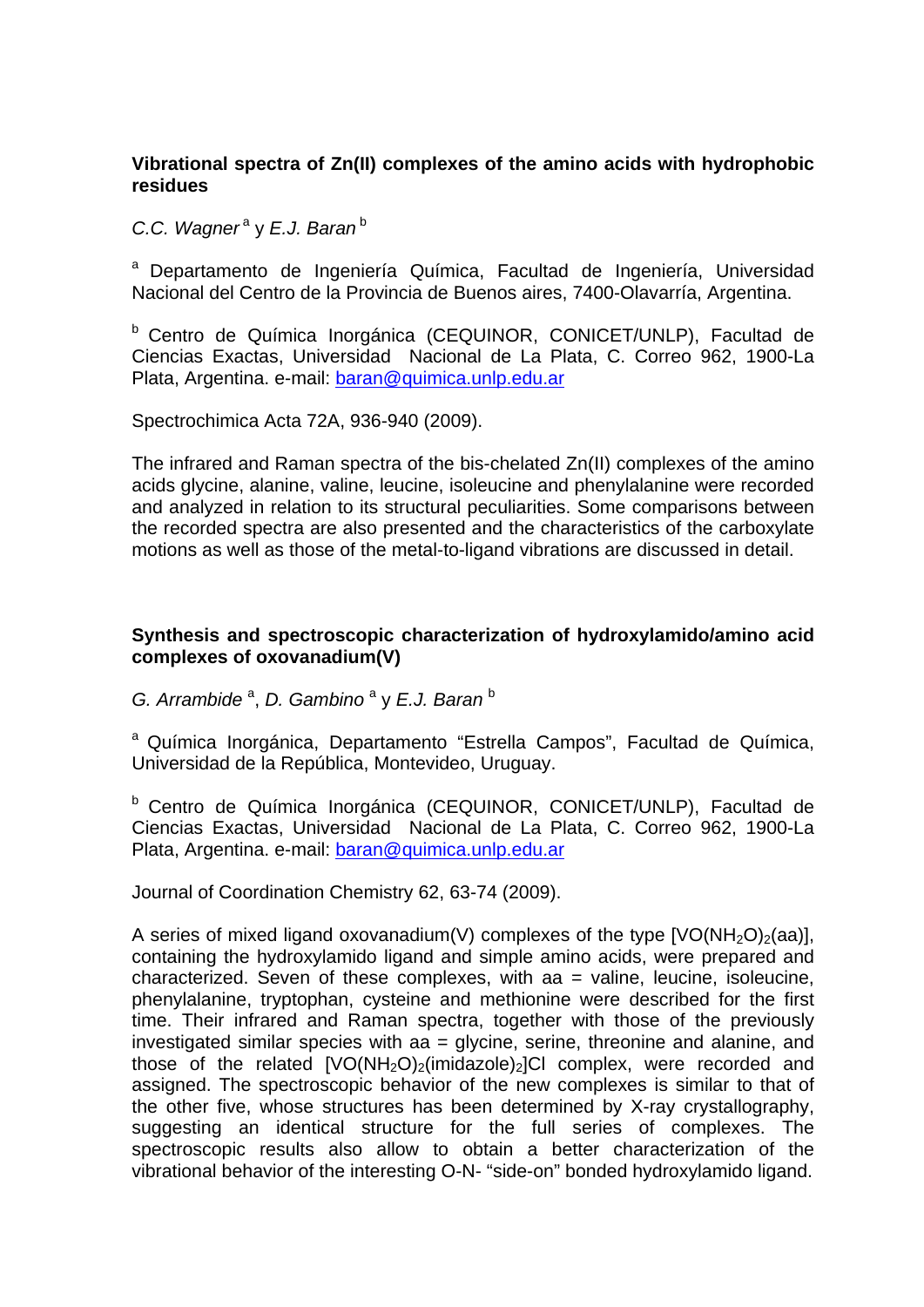# **Oxovanadium(IV) complexes of carbohydrates: A brief overview**

#### *E.J. Baran*

Centro de Química Inorgánica (CEQUINOR, CONICET/UNLP), Facultad de Ciencias Exactas, Universidad Nacional de La Plata, C. Correo 962, 1900-La Plata, Argentina. e-mail: baran@quimica.unlp.edu.ar

Journal of Inorganic Biochemistry 103, 547-553 (2009).

In this brief review the most recent studies and the most relevant aspects of the complexes generated by interaction of carbohydrates and related molecules with the oxovanadium (IV) cation,  $VO^{2+}$ , are presented and discussed. The survey includes complexes of mono-, di- and polysaccharides, and of other molecules related to simple sugars. First studies with conduritols and related molecules are also described. Moreover, complexes of ascorbic and quinic acids and of some peculiar flavonoids are also included. Some comments on the general physicochemical properties of these complexes are made and their biological activities and effects are also briefly discussed.

# Mean amplitudes of vibration of the CIF<sub>6</sub><sup>-</sup>, BrF<sub>6</sub><sup>-</sup> and IF<sub>6</sub><sup>-</sup> anions

*E.J. Baran* 

Centro de Química Inorgánica (CEQUINOR, CONICET/UNLP), Facultad de Ciencias Exactas, Universidad Nacional de La Plata, C. Correo 962, 1900-La Plata, Argentina. e-mail: baran@quimica.unlp.edu.ar

Journal of Fluorine Chemistry 130, 534-536 (2009).

Mean amplitudes of vibration for the title hexafluoroanions were calculated on the basis of its vibrational-spectroscopic and structural data in the temperature range between 0 and 1000 K. The results are briefly discussed in comparison with those of other related species.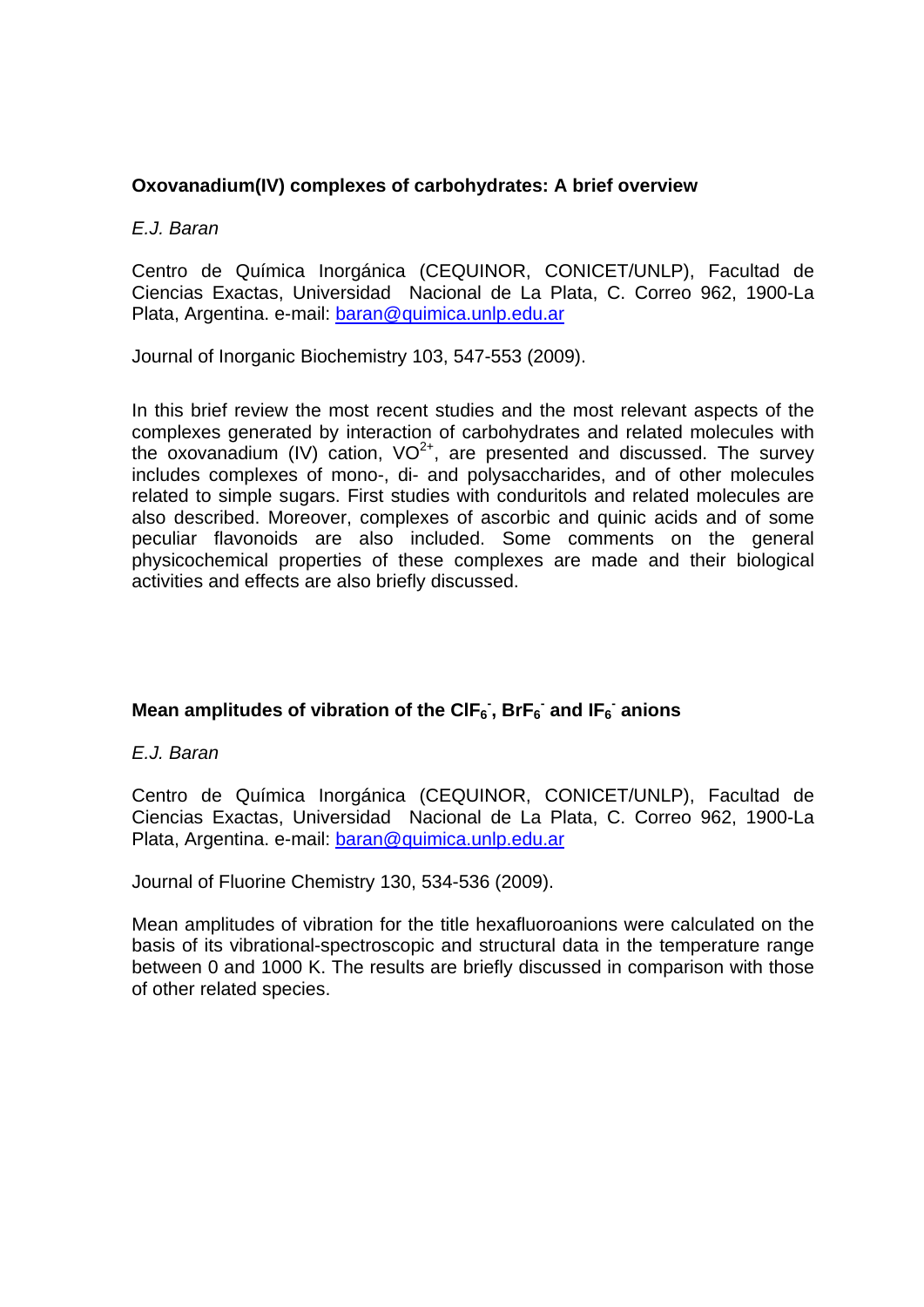## **Spectroscopic investigations of iron(II) and iron(III) oxalates**

*M.C. D'Antonio*<sup>a,b</sup>, *A. Wladimirsky*<sup>a</sup>, *D. Palacios*<sup>a</sup>, *L.Coggiola*<sup>a</sup>, *A.C. González-*Baró<sup>c</sup>, E.J. Baran<sup>c</sup>y R.C. Mercader<sup>d</sup>

*<sup>a</sup>* Departamento de Ciencias Básicas, UTN-Unidad Académica Río Gallegos, 9400-Río Gallegos, Argentina.

*<sup>b</sup>* Departamento de Ciencias Exactas y Naturales, Universidad Nacional de la Patagonia Austral, 9400-Río Gallegos, Argentina.

*<sup>c</sup>* Centro de Química Inorgánica (CEQUINOR, CONICET/UNLP), Facultad de Ciencias Exactas, Universidad Nacional de La Plata, C. Correo 962, 1900-La Plata, Argentina. e-mail: baran@quimica.unlp.edu.ar

*<sup>d</sup>* Departamento de Física e Instituto IFLP (CONICET), Facultad de Ciencias Exactas, Universidad Nacional de La Plata, 1900-La Plata, Argentina.

Journal of the Brazilian Chemical Society 20, 445-450 (2009).

In an attempt to contribute to a better characterization of  $Fe<sup>II</sup>$  and  $Fe<sup>III</sup>$  oxalate complexes an investigation of its vibrational (infrared and Raman) and  $57Fe$ -Mössbauer spectra was performed. It is shown that the two polymorphs,  $\alpha$  and  $\beta$ . of  $FeC<sub>2</sub>O<sub>4</sub> 2H<sub>2</sub>O$  cannot be accurately differentiated with any of these spectroscopic methods, demonstrating the very close structural similarity of these two crystalline forms. Partially deuterated samples of  $\beta$ -FeC<sub>2</sub>O<sub>4</sub> 2H<sub>2</sub>O were also investigated to improve the vibrational-spectroscopic analysis. In the case of  $Fe<sub>2</sub>(C<sub>2</sub>O<sub>4</sub>)<sub>3</sub>$  4H<sub>2</sub>O, a structural model, derived from results of combined vibrational and Mössbauer data, could be proposed. The 298 K Mössbauer spectrum for this complex is discussed in detail, for the first time.

## **Vibrational spectroscopic investigation of the hydrates of manganese(II) oxalate**

*N. Mancilla<sup>a</sup>, V. Caliva<sup>a</sup>, M. C. D'Antonio<sup>a,b</sup>, A. C. González-Baró <sup>c</sup>* y *E. J. Baran c* 

*<sup>a</sup>* Departamento de Ciencias Exactas y Naturales, Universidad Nacional de la Patagonia Austral, 9400-Río Gallegos, Argentina.

*<sup>b</sup>* Departamento de Ciencias Básicas, UTN-Unidad Académica Río Gallegos, 9400-Río Gallegos, Argentina.

*<sup>c</sup>* Centro de Química Inorgánica (CEQUINOR, CONICET/UNLP), Facultad de Ciencias Exactas, Universidad Nacional de La Plata, C. Correo 962, 1900-La Plata, Argentina. E-mail: baran@quimica.unlp.edu.ar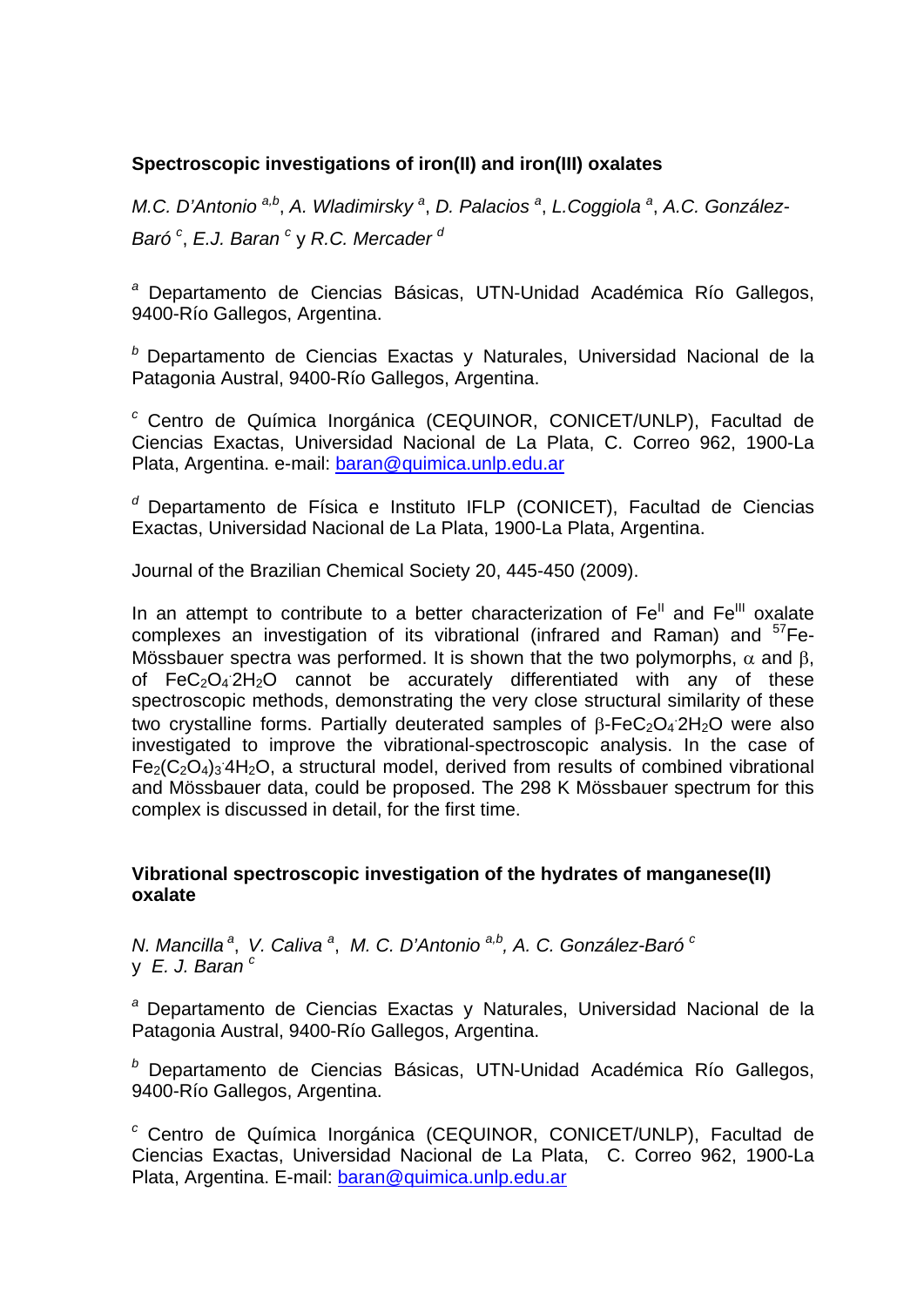Journal of Raman Spectroscopy 40, 915-920 (2009).

The three known hydrates of manganese(II) oxalate,  $\alpha$ -MnC<sub>2</sub>O<sub>4</sub>.2H<sub>2</sub>O,  $\gamma$ -MnC<sub>2</sub>O<sub>4</sub>.2H<sub>2</sub>O and MnC<sub>2</sub>O<sub>4</sub>.3H<sub>2</sub>O were synthesized by known procedures and characterized by X-ray powder diffractometry. Their infrared and Raman spectra were recorded and discussed on the basis of its structural peculiarities allowing to establish some interesting relations between them and with other, previously investigated, oxalate complexes. The IR spectra of partially deuterated samples of  $\alpha$ -MnC<sub>2</sub>O<sub>4</sub>.2H<sub>2</sub>O were also discussed, reinforcing some of the performed assignments.

#### **Two new supramolecular assemblies obtained by reaction between saccharin and long-chain diamines**

*E. E. Castellano<sup>a</sup>, O. E. Piro*<sup>b</sup>, *B. S. Parajón-Costa*<sup>c</sup> y *E. J. Baran*<sup>c</sup>

*<sup>a</sup>* Instituto de Física de São Carlos, Universidade de São Paulo, 13560 São Paulo (SP), Brasil.

*<sup>b</sup>* Departamento de Física e Instituto IFLP (CONICET), Facultad de Ciencias

Exactas, Universidad Nacional de La Plata, 1900 La Plata, Argentina. *<sup>c</sup>* Centro de Química Inorgánica (CEQUINOR, CONICET/UNLP), Facultad de Ciencias Exactas, Universidad Nacional de La Plata, C. Correo 962, 1900-La Plata, Argentina. E-mail: baran@quimica.unlp.edu.ar

Zeitschrift für Naturforschung 64b, 1041-1045 (2009).

 The crystal structures of heptamethylenediammonium bis(saccharinate) monohydrate,  $[H_3N-(CH_2)_7-NH_3](sac)_2\cdot H_2O$  (1) and octamethylenediammonium bis(saccharinate) hemihydrate, [H<sub>3</sub>N-(CH<sub>2</sub>)<sub>8</sub>-NH<sub>3</sub>](sac)<sub>2</sub>-0.5H<sub>2</sub>O (**2**), were determined by single-crystal X-ray diffraction methods. Compound **1** crystallizes in the triclinic space group  $P_1$  with 2 molecules per unit cell and 2 in the monoclinic. space group  $P2_1/a$  with  $Z = 4$ . The saccharinate moiety is planar in both compounds presenting bonding characteristics comparable to those found in other saccharinate salts. The ionic crystals are further stabilized by an extensive Hbonding network, which links the anions and cations into an infinite threedimensional supramolecular assembly. The FTIR spectra of the adducts are briefly discussed in comparison with those of the constituent molecules.

#### **Vibrational spectra of the physiologically and pharmacologically relevant**  Cu(L-His)<sub>2</sub> complex

*E. J. Baran <sup>a</sup>* y *M. H. Torre b*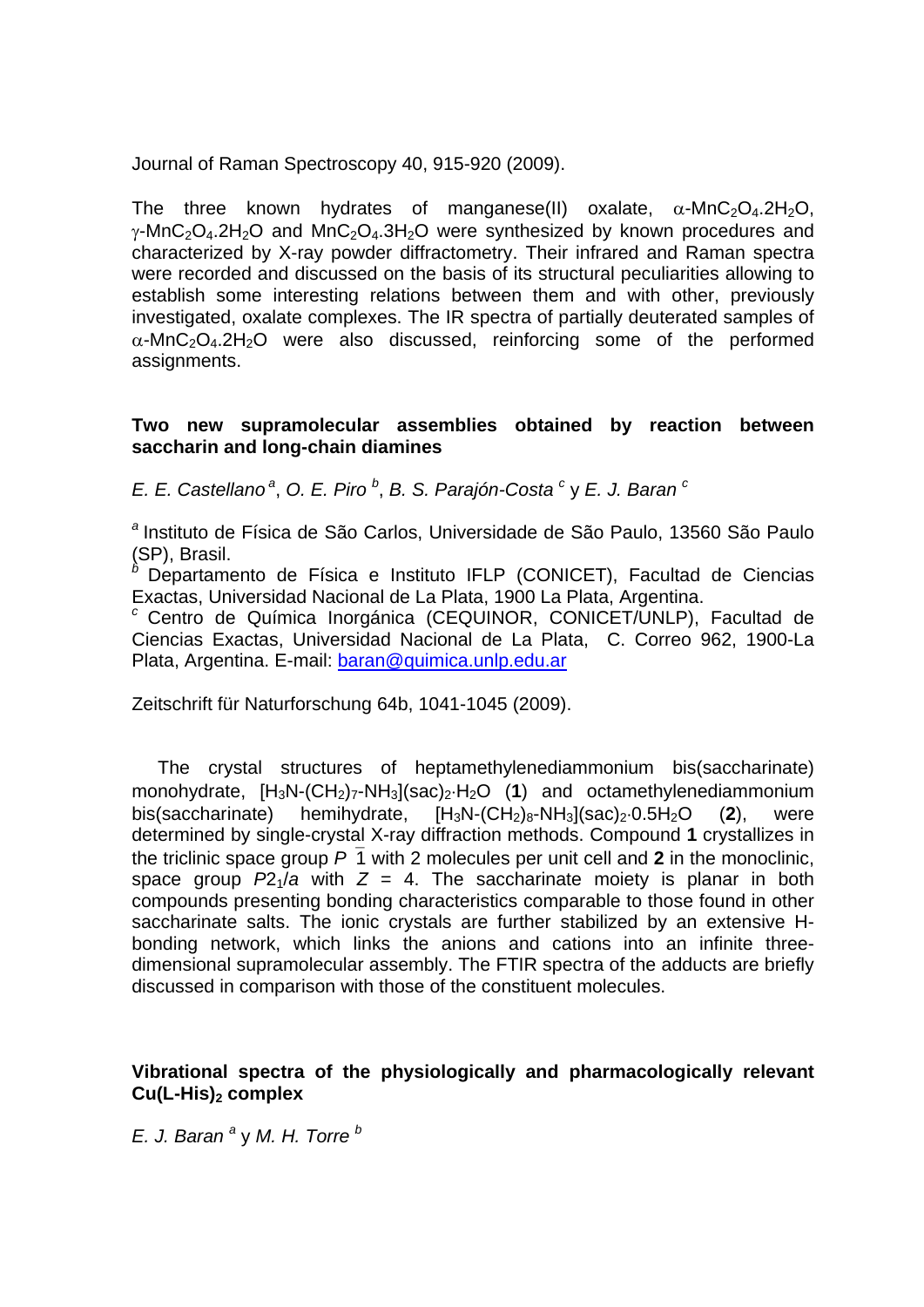*<sup>a</sup>* Centro de Química Inorgánica (CEQUINOR, CONICET/UNLP), Facultad de Ciencias Exactas, Universidad Nacional de La Plata, C. Correo 962, 1900-La Plata, Argentina. E-mail: baran@quimica.unlp.edu.ar

b Química Inorgánica, Departamento "Estrella Campos", Facultad de Química, Universidad de la República, Montevideo, Uruguay.

Latin American Journal of Pharmacy 28, 789-792 (2009).

The infrared spectrum of the Cu(II) complex of L-histidine (L-His) of composition  $[Cu(L-His)<sub>2</sub>].1.5H<sub>2</sub>O$ , generated at physiological conditions, was recorded and analyzed in relation to its structural peculiarities and by comparison with the spectrum of the free amino acid. The electronic spectrum of the complex is also briefly discussed.

# <sup>57</sup>Fe-Mössbauer study of a Fe<sup>ll</sup>4O<sub>4</sub> cubane like-moiety

*R. C. Mercader* <sup>a</sup> y *E. J. Baran*<sup>*b*</sup>

*<sup>a</sup>* Departamento de Física, Facultad de Ciencias Exactas, Universidad Nacional de La Plata, and IFLP (CONICET), 1900 La Plata, Argentina.

*<sup>b</sup>* Centro de Química Inorgánica (CEQUINOR, CONICET/UNLP), Facultad de Ciencias Exactas, Universidad Nacional de La Plata, C. Correo 962, 1900-La Plata, Argentina. E-mail: baran@quimica.unlp.edu.ar

An. Acad. Nac. Cs. Ex. Fís. Nat. 60, 109-111 (2008).

The room temperature  $57$ Fe-Mössbauer spectrum of  $[C(NH<sub>2</sub>)<sub>3</sub>]<sub>8</sub>[Fe(cit)<sub>4</sub>].8H<sub>2</sub>O, a$ Fe(II)/citrate complex, containing a cubane-like  $Fe_4O_4$  arrangement, has been recorded and analyzed. The obtained hyperfine parameters, coherent with the structural and electronic features of the compound, reveal that the electronic density of the Fe(II) cations is slightly distorted over the metallic sites.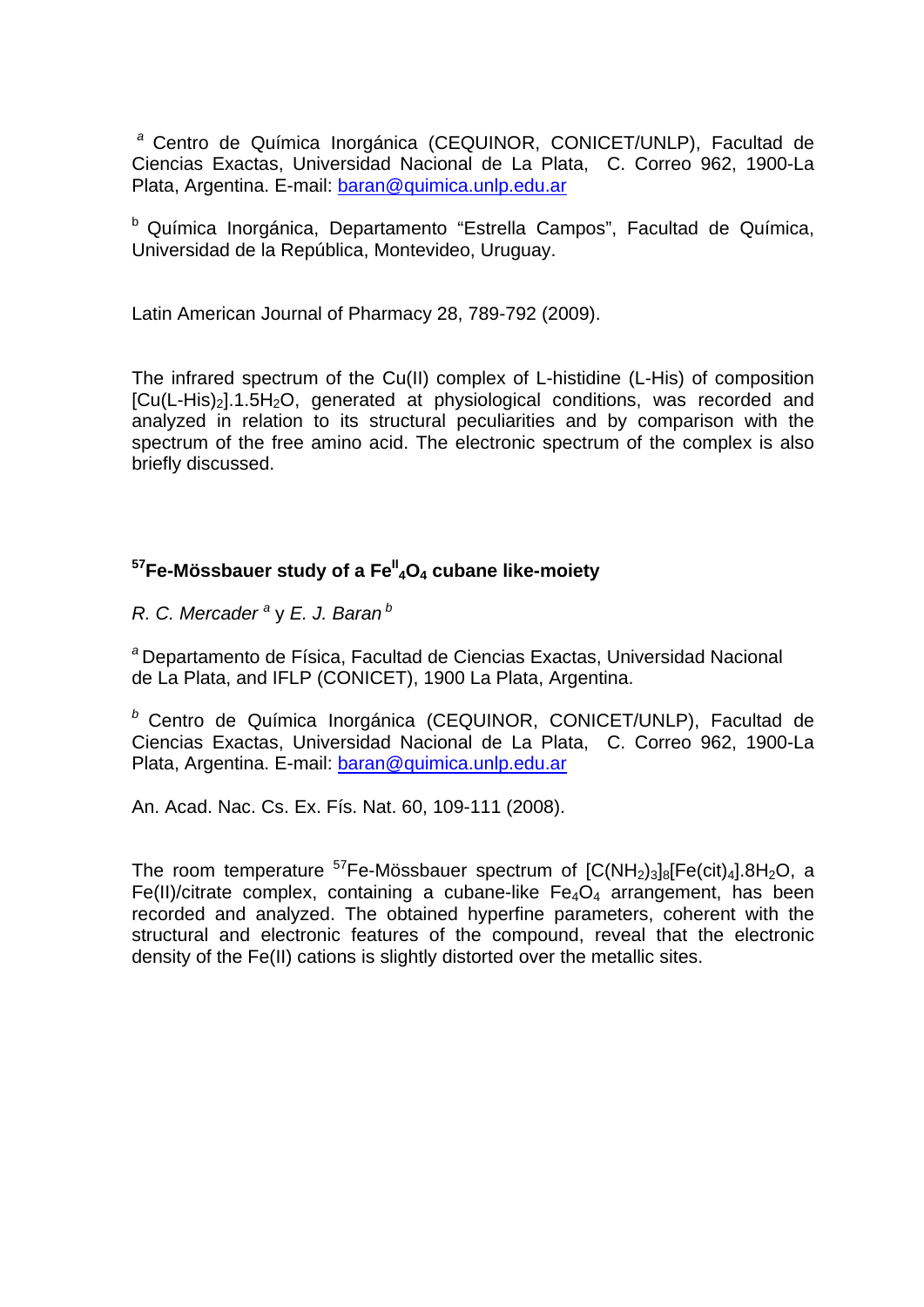# Vibrational spectra of the layered monofluorophosphate(V), NH<sub>4</sub>Aq<sub>3</sub>(PO<sub>3</sub>F)<sub>2</sub>

*E. J. Baran <sup>a</sup> y M. Weil <sup>b</sup>*

*<sup>a</sup>* Centro de Química Inorgánica (CEQUINOR, CONICET/UNLP), Facultad de Ciencias Exactas, Universidad Nacional de La Plata, C. Correo 962, 1900-La Plata, Argentina. E-mail: baran@quimica.unlp.edu.ar

*<sup>b</sup>* Institut für Chemische Technologien and Analytik, Abteilung Strukturchemie, Technische Universität Wien, Getreidemarkt 9-164/SC, A-1060 Wien,Austria

Journal of Raman Spectroscopy 40, 1698-1700 (2009).

The powder Fourier-transform (FT) infrared and Raman spectra of the recently characterized  $NH_4Aq_3(PO_3F)_2$  were recorded and are discussed with a sitesymmetry analysis based on its known structural data. Some comparisons are made with the solution spectra of the  $PO<sub>3</sub>F<sup>2</sup>$  anion and with those of crystalline  $Aq_2PO_3F$ .

## Spectroscopic behavior and biological activity of K<sub>3</sub>[VO(O<sub>2</sub>)<sub>2</sub>CO<sub>3</sub>]<sub></sub>H<sub>2</sub>O

*G. Arrambide<sup>a</sup>, J. Rivadeneira<sup>b</sup>, S, B. Etcheverry<sup>b,c</sup>, B. S. Parajón Costa<sup>c</sup>, D. Gambino <sup>a</sup> y E. J. Baran c*

a Química Inorgánica, Departamento "Estrella Campos", Facultad de Química, Universidad de la República, Montevideo, Uruguay.

b Cátedra de Bioquímica Patológica, Facultad de Ciencias Exactas, Universidad Nacional de La Plata, 1900-La Plata, Argentina.

*<sup>c</sup>* Centro de Química Inorgánica (CEQUINOR, CONICET/UNLP), Facultad de Ciencias Exactas, Universidad Nacional de La Plata, C. Correo 962, 1900-La Plata, Argentina. E-mail: baran@quimica.unlp.edu.ar

Biological Trace Element Research 132, 176-183 (2009).

The potassium salt of the carbonato oxodiperoxovanadate(V) complex, obtained by a known synthetic procedure, was thoroughly characterized by infrared, Raman and electronic spectroscopy. The bioactivity of the complex on the cell proliferation was tested on osteoblast-like cells (MC3T3E1 osteoblastic mouse-calvaria derived cells and UMR106 rat osteosarcoma-derived cells) in culture. At low doses the complex is more toxic for the non-transformed osteoblasts than for the tumoral ones, whereas at higher doses the deleterious effects are similar for both cell lines. This peroxo complex seems to be the most toxic compound that has so far been tested on osteoblast-like cells in culture.